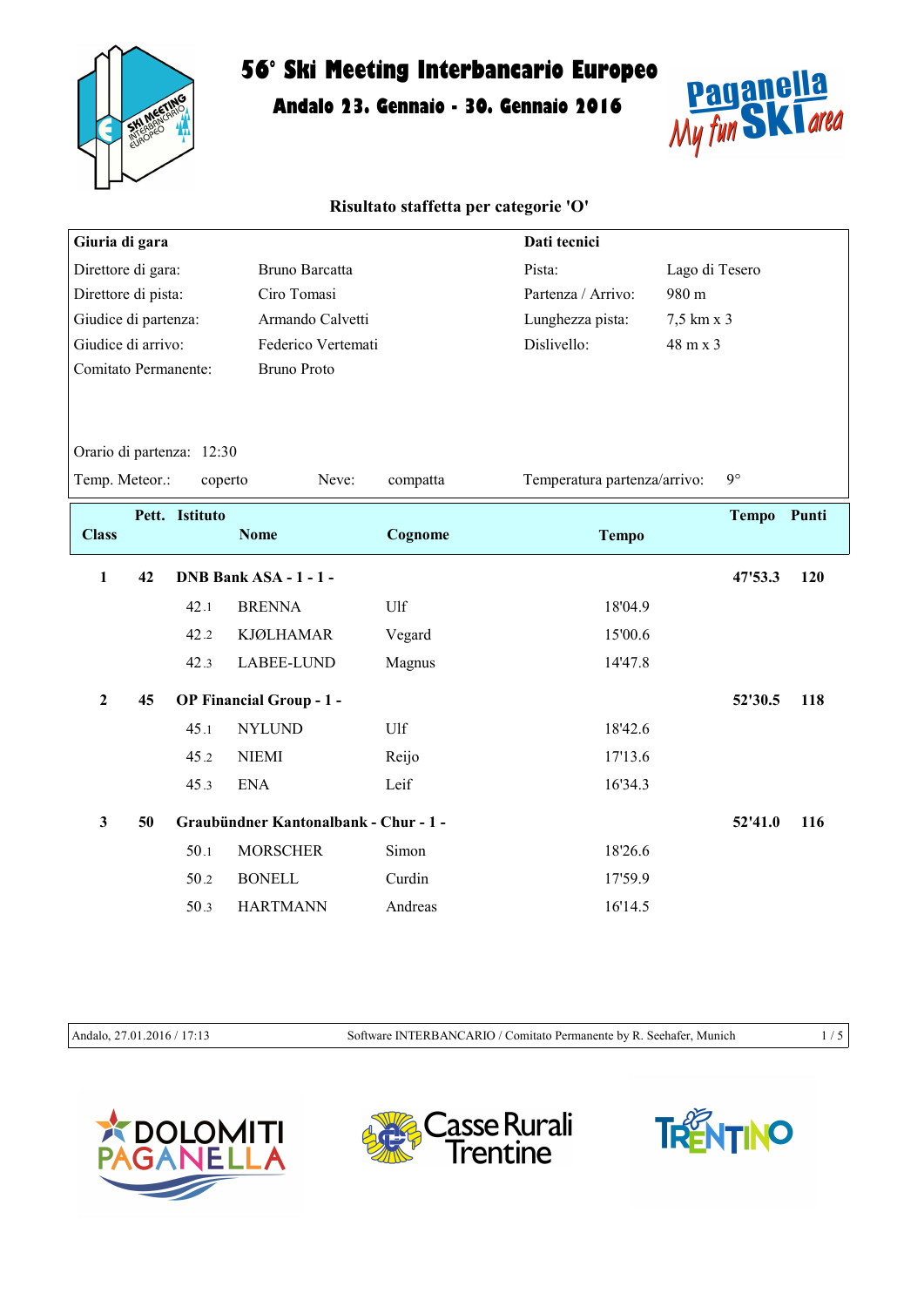## Risultato staffetta per categorie 'O'

|                         |    | Pett. Istituto   |                                         |                       |              | Tempo Punti |     |
|-------------------------|----|------------------|-----------------------------------------|-----------------------|--------------|-------------|-----|
| <b>Class</b>            |    |                  | <b>Nome</b>                             | Cognome               | <b>Tempo</b> |             |     |
| $\overline{\mathbf{4}}$ | 43 | Nordea - 1 - 1 - | 52'43.5                                 | 114                   |              |             |     |
|                         |    | 43.1             | <b>KARLSSON</b>                         | Fredrik               | 19'31.5      |             |     |
|                         |    | 43.2             | <b>HEGGHEIM</b>                         | Ole Kristian          | 16'41.6      |             |     |
|                         |    | 43.3             | <b>RØNNING</b>                          | Erik                  | 16'30.4      |             |     |
| 5                       | 41 |                  | Credit Suisse - 1 - 1 -                 |                       |              | 52'48.1     | 112 |
|                         |    | 41.1             | <b>PELTONEN</b>                         | Antti                 | 17'48.0      |             |     |
|                         |    | 41.2             | WAGENFÜHR                               | Thomas                | 18'22.4      |             |     |
|                         |    | 41.3             | <b>JANUTIN</b>                          | Sascha                | 16'37.7      |             |     |
| 6                       | 68 |                  | DNB Bank ASA - 1 - 2 -                  |                       |              | 52'53.3     | 110 |
|                         |    | 68.1             | <b>SANDBAKK</b>                         | Tom Arild             | 19'05.7      |             |     |
|                         |    | 68.2             | <b>HOLE</b>                             | Kjell Yngvar          | 17'10.8      |             |     |
|                         |    | 68.3             | <b>RØNNEVIG</b>                         | Anders                | 16'36.8      |             |     |
| $\overline{7}$          | 58 | <b>Swedbank</b>  |                                         |                       |              | 54'29.5     | 108 |
|                         |    | 58.1             | <b>LEIMANN</b>                          | Ragnar                | 19'34.9      |             |     |
|                         |    | 58.2             | <b>MAESEPP</b>                          | Aigar                 | 18'01.6      |             |     |
|                         |    | 58.3             | PALLO                                   | Rait                  | 16'53.0      |             |     |
| $\,8\,$                 | 47 |                  | Groupe BPCE Sports - 1 -                |                       |              | 56'31.1     | 106 |
|                         |    | 47.1             | <b>COSTE</b>                            | Stephane              | 20'41.2      |             |     |
|                         |    | 47.2             | <b>VIRY</b>                             | Christian             | 17'36.3      |             |     |
|                         |    | 47.3             | <b>SANSOULET</b>                        | Sebastien             | 18'13.6      |             |     |
| 9                       | 62 | Nordea - 1 - 2 - |                                         |                       |              | 57'14.8     | 104 |
|                         |    | 62.1             | <b>HELDAL</b>                           | Pål Thiis             | 20'32.7      |             |     |
|                         |    | 62.2             | <b>BJØRDAL</b>                          | Ronny                 | 18'31.3      |             |     |
|                         |    | 62.3             | <b>KROGSTAD</b>                         | <b>Magnus Forsnes</b> | 18'10.8      |             |     |
| 10                      | 54 |                  | Luzerner Kantonalbank                   |                       |              | 57'57.1     | 102 |
|                         |    | 54.1             | <b>BRUNNER</b>                          | Anton                 | 19'07.5      |             |     |
|                         |    | 54.2             | LÜTHOLD                                 | Norbert               | 21'55.5      |             |     |
|                         |    | 54.3             | <b>EGGSPÜHLER</b>                       | Roland                | 16'54.1      |             |     |
| 11                      | 48 |                  | Sparkasse Bad Tölz-Wolfratshausen - 1 - |                       |              | 57'57.6     | 100 |
|                         |    | 48.1             | <b>KELLNER</b>                          | Felix                 | 23'24.2      |             |     |
|                         |    | 48.2             | <b>KREMSER</b>                          | Karl                  | 18'03.1      |             |     |
|                         |    | 48.3             | PFATRISCH                               | Peter                 | 16'30.3      |             |     |
| 12                      | 51 |                  | Raiffeisen Schweiz - 1                  |                       |              | 58'01.2     | 98  |
|                         |    | 51.1             | NIGUILLE                                | Pascal                | 19'29.4      |             |     |
|                         |    | 51.2             | ARREGGER                                | Andreas               | 20'46.0      |             |     |
|                         |    | 51.3             | <b>KAST</b>                             | Reto                  | 17'45.8      |             |     |
|                         |    |                  |                                         |                       |              |             |     |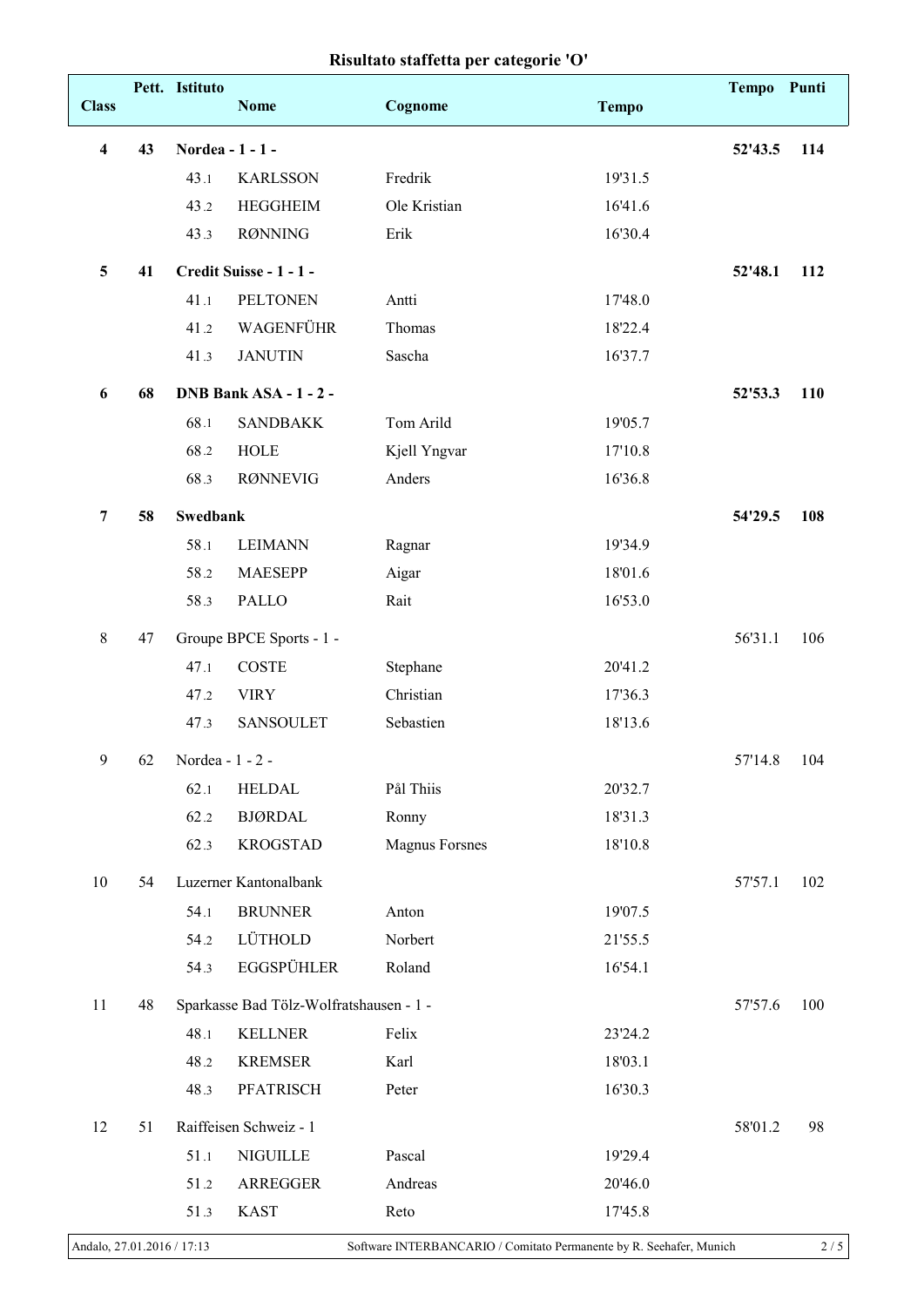|  |  |  | Risultato staffetta per categorie 'O' |  |
|--|--|--|---------------------------------------|--|
|--|--|--|---------------------------------------|--|

| <b>Class</b> |    | Pett. Istituto   | <b>Nome</b>                       | Cognome      | <b>Tempo</b> | <b>Tempo</b> | Punti  |
|--------------|----|------------------|-----------------------------------|--------------|--------------|--------------|--------|
|              |    |                  |                                   |              |              |              |        |
| 13           | 70 |                  | DNB Bank ASA - 1 - 3 -            |              |              | 58'12.5      | 96     |
|              |    | 70.1             | <b>RØSTBØ</b>                     | Runar        | 20'38.1      |              |        |
|              |    | 70.2             | <b>GULBRANDSEN</b>                | Hans Petter  | 18'23.6      |              |        |
|              |    | 70.3             | <b>SMITH</b>                      | Jan Erik     | 19'10.8      |              |        |
| 14           | 49 |                  | UniCredit - 1 - 1 -               |              |              | 59'48.2      | 94     |
|              |    | 49.1             | <b>PARMA</b>                      | Jan          | 20'29.1      |              |        |
|              |    | 49.2             | <b>CABASSI</b>                    | Luciano      | 19'09.1      |              |        |
|              |    | 49.3             | <b>MARIUZ</b>                     | Roberto      | 20'10.0      |              |        |
| 15           | 74 | Nordea - 1 - 3 - |                                   |              |              | 1'00'18.1    | 92     |
|              |    | 74.1             | <b>HAVNERAAS</b>                  | <b>Brede</b> | 21'37.3      |              |        |
|              |    | 74.2             | <b>VARTIAINEN</b>                 | Aarne        | 19'07.2      |              |        |
|              |    | 74.3             | <b>HANSEN</b>                     | Ove          | 19'33.6      |              |        |
| 16           | 53 |                  | Gruppo Intesa Sanpaolo - 1 - 1 -  |              |              | 1'00'28.9    | 90     |
|              |    | 53.1             | <b>CALDART</b>                    | Giovanni     | 20'09.7      |              |        |
|              |    | 53.2             | <b>CARLI</b>                      | Maurizio     | 21'13.7      |              |        |
|              |    | 53.3             | <b>NICASTRO</b>                   | Matteo       | 19'05.5      |              |        |
| 17           | 65 |                  | OP Financial Group - 2 -          |              |              | 1'00'41.9    | 88     |
|              |    | 65.1             | <b>VIKBERG</b>                    | Mårten       | 21'49.3      |              |        |
|              |    | 65.2             | <b>NISKANEN</b>                   | Markku       | 21'01.6      |              |        |
|              |    | 65.3             | <b>TOLVANEN</b>                   | Kimmo        | 17'51.0      |              |        |
| 18           | 59 |                  | Gruppo Credito Valtellinese       |              |              | 1'01'18.0    | 86     |
|              |    | 59.1             | <b>FERRETTI</b>                   | Luca         | 23'31.5      |              |        |
|              |    | 59.2             | <b>GURINI</b>                     | Luca         | 18'58.1      |              |        |
|              |    | 59.3             | <b>FONTANA</b>                    | Edi          | 18'48.4      |              |        |
|              |    |                  |                                   |              |              |              |        |
| 19           | 46 |                  | HypoVereinsbank München - 1 - 1 - |              |              | 1'03'49.1    | 84     |
|              |    | 46.1             | <b>NAGL</b>                       | Andreas      | 23'32.4      |              |        |
|              |    | 46.2             | <b>ALBRECHT</b>                   | Uli          | 18'19.4      |              |        |
|              |    | 46.3             | $\rm DOLD$                        | Ludwig       | 21'57.3      |              |        |
| 20           | 60 |                  | Banca Popolare di Vicenza         |              |              | 1'06'23.4    | 82     |
|              |    | 60.1             | <b>IMPALMI</b>                    | Umberto      | 24'03.8      |              |        |
|              |    | 60.2             | <b>GARGNEL</b>                    | Edoardo      | 21'35.3      |              |        |
|              |    | 60.3             | <b>BORGO</b>                      | Mirco        | 20'44.3      |              |        |
| 21           | 63 |                  | Groupe BPCE Sports - 2 -          |              |              | 1'06'52.1    | $80\,$ |
|              |    | 63.1             | <b>LAMANNA</b>                    | Christophe   | 23'50.4      |              |        |
|              |    | 63.2             | <b>LUGUET</b>                     | Jérôme       | 20'32.6      |              |        |
|              |    | 63.3             | <b>GHEBBANO</b>                   | Daniel       | 22'29.1      |              |        |
|              |    |                  |                                   |              |              |              |        |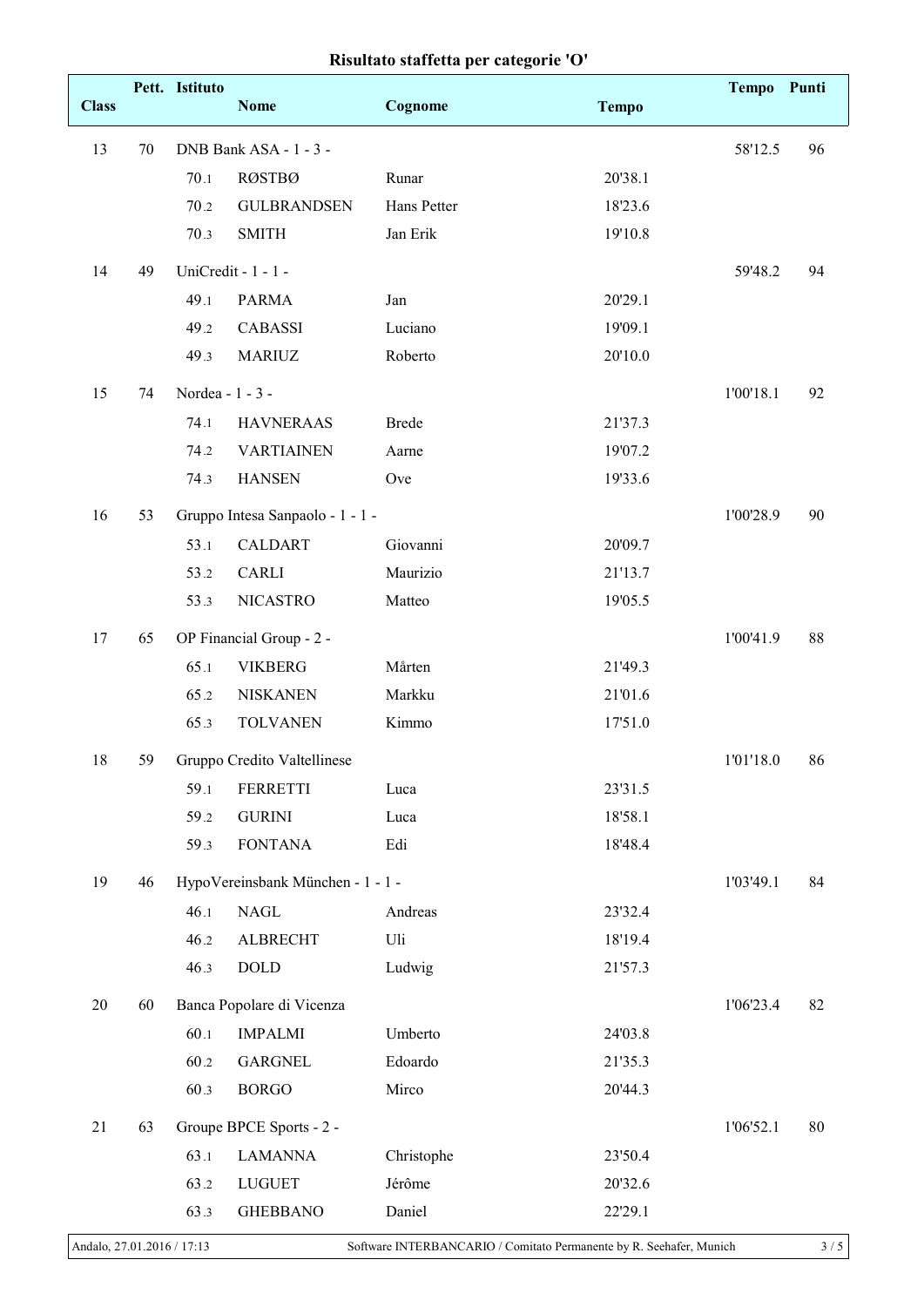| Risultato staffetta per categorie 'O' |  |  |  |  |
|---------------------------------------|--|--|--|--|
|---------------------------------------|--|--|--|--|

|              |    | Pett. Istituto   |                                            |            |              | Tempo Punti |        |
|--------------|----|------------------|--------------------------------------------|------------|--------------|-------------|--------|
| <b>Class</b> |    |                  | <b>Nome</b>                                | Cognome    | <b>Tempo</b> |             |        |
| 22           | 76 | Nordea - 1 - 4 - | 1'07'36.0                                  | 78         |              |             |        |
|              |    | 76.1             | HOLTH-LARSEN                               | Haakon     | 22'28.1      |             |        |
|              |    | 76.2             | <b>NORNES</b>                              | Svein Erik | 21'47.4      |             |        |
|              |    | 76.3             | <b>BERSTAD</b>                             | Øyvind     | 23'20.5      |             |        |
| 23           | 73 |                  | Groupe BPCE Sports - 3 -                   |            |              | 1'09'13.1   | 76     |
|              |    | 73.1             | <b>NICOLAS</b>                             | Luc        | 25'57.3      |             |        |
|              |    | 73.2             | <b>HEBETTE</b>                             | Luc        | 20'40.3      |             |        |
|              |    | 73.3             | <b>VIVIER</b>                              | Philippe   | 22'35.5      |             |        |
| 24           | 64 |                  | UniCredit - 1 - 2 -                        |            |              | 1'11'05.8   | 74     |
|              |    | 64.1             | <b>LATEGANA</b>                            | Alberto    | 23'53.0      |             |        |
|              |    | 64.2             | <b>SEGATTA</b>                             | Marco      | 21'28.7      |             |        |
|              |    | 64.3             | <b>MAFFIOLETTI</b>                         | Marco      | 25'44.1      |             |        |
| 25           | 67 |                  | Gruppo Intesa Sanpaolo - 1 - 2 -           |            |              | 1'11'47.5   | 72     |
|              |    | 67.1             | <b>TACCHINI</b>                            | Mario      | 27'17.7      |             |        |
|              |    | 67.2             | <b>D</b> INCA                              | Roberto    | 23'52.2      |             |        |
|              |    | 67.3             | <b>VIERIN</b>                              | Luciano    | 20'37.6      |             |        |
| 26           | 55 | UBS AG - 1 - 1 - |                                            |            |              | 1'12'07.3   | $70\,$ |
|              |    | 55.1             | <b>MUELLER</b>                             | Beat       | 26'38.9      |             |        |
|              |    | 55.2             | VON ALLMEN                                 | Heinz      | 25'58.9      |             |        |
|              |    | 55.3             | FREI                                       | Roland     | 19'29.5      |             |        |
| 27           | 72 |                  | Credit Suisse - 1 - 3 -                    |            |              | 1'13'17.7   | 68     |
|              |    | 72.1             | BÄR                                        | Max P.     | 27'53.4      |             |        |
|              |    | 72.2             | <b>MORANDI</b>                             | Angelo     | 22'25.4      |             |        |
|              |    | 72.3             | <b>MARTI</b>                               | Urs        | 22'58.9      |             |        |
| 28           | 57 |                  | Gruppo Banca Monte dei Paschi di Siena - 1 |            |              | 1'19'12.4   | 66     |
|              |    | 57.1             | <b>NENCINI</b>                             | Sandro     | 29'33.0      |             |        |
|              |    | 57.2             | <b>ROSSI</b>                               | Moreno     | 27'11.7      |             |        |
|              |    | 57.3             | <b>FURLANIS</b>                            | Gervasio   | 22'27.7      |             |        |
| 29           | 69 |                  | Sparkasse Bad Tölz-Wolfratshausen - 2 -    |            |              | 1'26'57.2   | 64     |
|              |    | 69.1             | <b>GOERLICH</b>                            | Jürgen     | 25'39.3      |             |        |
|              |    | 69.2             | <b>VOLK</b>                                | Christian  | 39'32.9      |             |        |
|              |    | 69.3             | <b>GRÖBMAIR</b>                            | Hubert     | 21'45.0      |             |        |
| 30           | 61 | UBS AG - 1 - 2 - |                                            |            |              | 1'37'11.4   | 62     |
|              |    | 61.1             | <b>MENZI</b>                               | Peter      | 28'15.1      |             |        |
|              |    | 61.2             | <b>KORFITSEN</b>                           | Kristian   | 41'14.5      |             |        |
|              |    | 61.3             | <b>MULLIS</b>                              | Norbert    | 27'41.8      |             |        |
|              |    |                  |                                            |            |              |             |        |